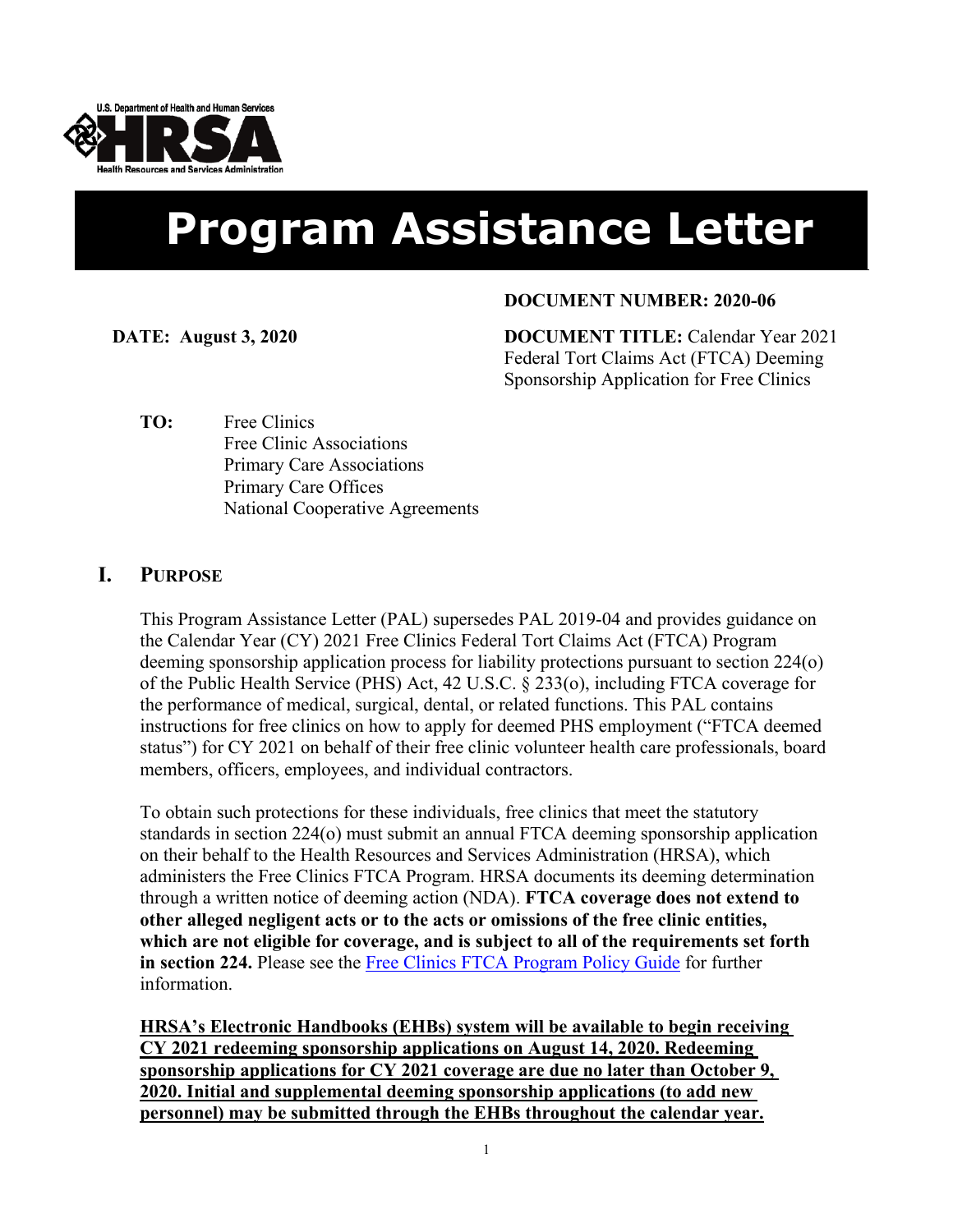# **II. DEEMING SPONSORSHIP APPLICATION PROCEDURES AND THE FREE CLINIC ELECTRONIC HANDBOOK SYSTEM**

FTCA coverage under the Free Clinics FTCA Program does not occur automatically and is not retroactive. FTCA coverage is effective for a specifically named eligible individual and for a specified time period only after HRSA approves a deeming application submitted by a sponsoring free clinic on behalf of such individual (*See* 42 U.S.C. 233(o); [Free Clinics](https://bphc.hrsa.gov/ftca/freeclinics/policies.html) [FTCA Program Policy Guide](https://bphc.hrsa.gov/ftca/freeclinics/policies.html)). **HRSA requires that all deeming sponsorship applications be submitted using HRSA's EHBs.** 

Free clinics must submit a complete deeming sponsorship application through HRSA's EHB's in order to sponsor eligible individuals for deemed Public Health Service employment (*See* 42 U.S.C. 233(o); [Free Clinics FTCA Program Policy Guide.](https://bphc.hrsa.gov/ftca/freeclinics/policies.html)). Applications require that the appropriate free clinic representative(s) electronically sign by typing his or her name in the appropriate field and upload all required documentation, including the sponsoring free clinic's nonprofit status, quality improvement/quality assurance (QI/QA) plan, risk management documentation, primary source verification of licensure and/or certification as applicable, and an explanation of any medical malpractice claims or any disciplinary actions taken against an eligible individual during a specified time period. Further details are found in Appendix A. The required information must be uploaded as attachment files within the online deeming sponsorship application form.

## **A. INITIAL DEEMING SPONSORSHIP APPLICATIONS**

Free clinics that apply to the Free Clinics FTCA Program must have a Data Universal Numbering System (DUNS) number<sup>[1](#page-1-0)</sup> and be registered within the System for Award Management (SAM).

If your free clinic does not have a DUNS number, you may apply for a DUNS number online at [https://fedgov.dnb.com/webform.](https://fedgov.dnb.com/webform) There are no fees associated with obtaining a DUNS number from Dun and Bradstreet. There are no fees associated with the SAM registration process. These steps must be completed in order to create an account and submit an initial deeming sponsorship application via the EHBs.

Technical assistance for obtaining a DUNS number and registering with SAM can be found at the following:

- Dun & Bradstreet, 800-234-3867; and
- SAM.gov, 866-606-8220.

Initial deeming sponsorship applications may be submitted through EHBs throughout the calendar year. The initial deeming sponsorship application must be submitted through the EHBs at:<https://grants.hrsa.gov/webexternal/>.

The initial deeming sponsorship application requires a free clinic to provide information to demonstrate that it has fulfilled all applicable requirements, including:

<span id="page-1-0"></span>l  $<sup>1</sup>$  A DUNS number is a unique nine-digit identification number for each physical location of your business. DUNS Number</sup> assignment is free for all businesses required to register with the federal government for contracts or grants.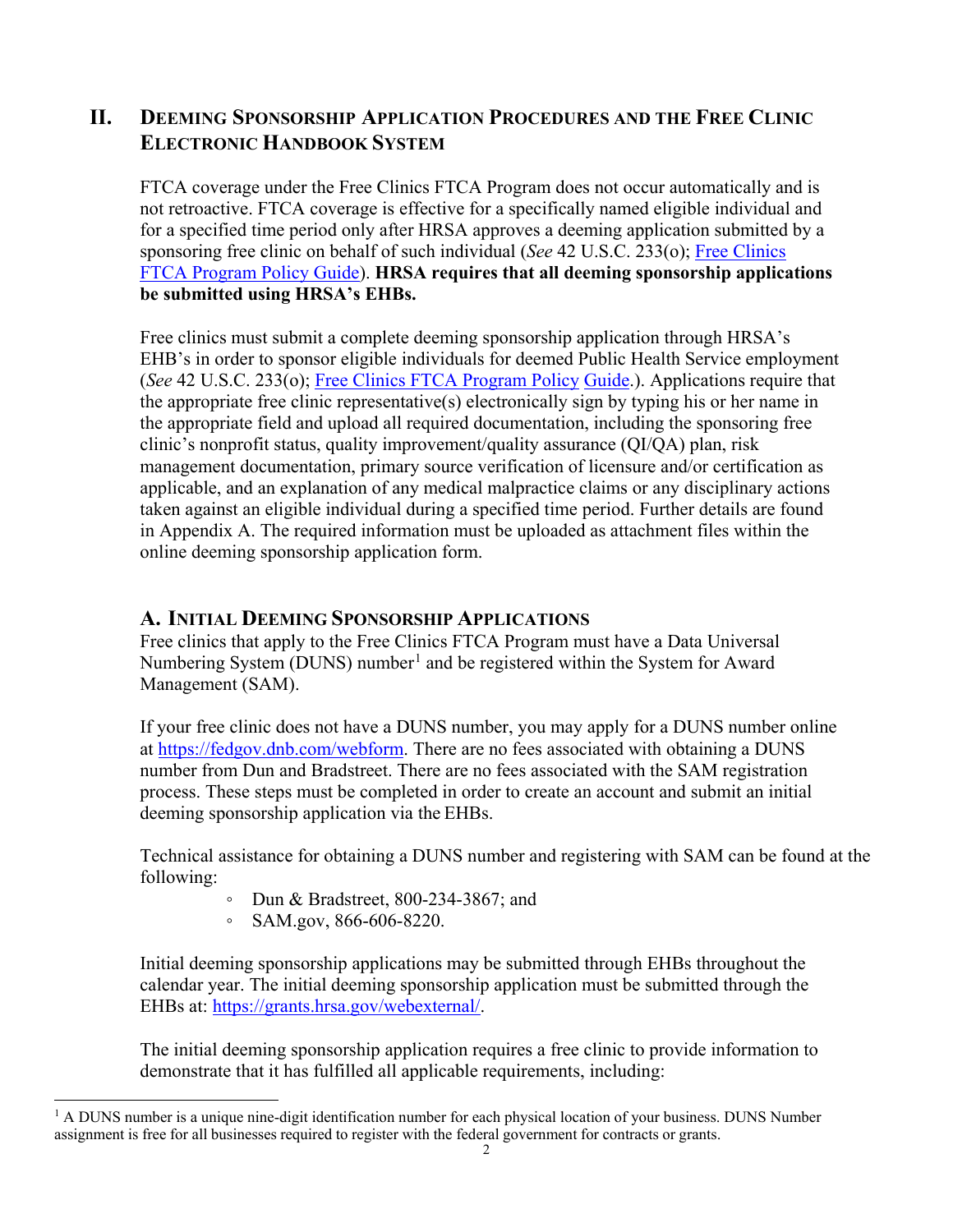- 1) Contact information for the sponsoring free clinic;
- 2) Location and manager(s) of free clinic's sites (i.e., sites owned/operated by the free clinic where qualifying health services are provided);
- 3) Assurance that the sponsoring free clinic and individuals sponsored for deeming status meet the statutory eligibility criteria;
- 4) Description of the free clinic's credentialing and privileging systems;
- 5) Description of the free clinic's risk management systems;
- 6) List of all individuals (i.e., volunteer health care professionals, board members, officers, employees, and individual contractors) who the free clinic is sponsoring for FTCA deemed status;
- 7) Evidence that each licensed or certified individual was credentialed and privileged by the sponsoring free clinic on an initial and/or recurring basis (for example, every two years), including the specific dates such actions were taken and primary source verification of licensure/certification<sup>[2](#page-2-0)</sup>; and
- 8) Assurance that all volunteer health professionals are licensed or certified to provide health care services.

In addition to addressing the requirements noted above, an initial deeming sponsorship application must include the following attachments:

- a. Documentation of non-profit status;
- b. QI/QA plan with either a signature of an authorized board representative that notes the date of board approval or a dated copy of board minutes, with appropriate signature(s), documenting approval (either method of submission must evidence that approval was undertaken on a recurring basis, for example, every three (3) years);
- c. Description of any and all (1) state board disciplinary actions and (2) filed state or federal court (and including any FTCA) malpractice claims against the free clinic and/or its sponsored eligible individuals within ten (10) years prior to the submission of the application (including pending claims), and a brief statement of whether the clinic implemented risk management activities as needed in response to allegations, and to prevent further claims from occurring in the future; and
- d. Affirmation signature (entered as an electronic signatures) by the Executive Director of the sponsoring free clinic that all statements and assertions made by the application are true under penalty of perjury.

## **B. REDEEMING SPONSORSHIP APPLICATIONS**

 $\overline{a}$ 

Free clinics that currently sponsor deemed individuals must reapply annually for continued FTCA coverage. The annual redeeming sponsorship application must be submitted through the EHBs at [https://grants.hrsa.gov/webExternal/](https://grants.hrsa.gov/webexternal/).

The redeeming sponsorship application requires a free clinic to provide the same core information as required in the initial deeming sponsorship application in order to demonstrate that it has fulfilled all statutory requirements (please see attached application for detailed program requirements), including:

<span id="page-2-0"></span> $<sup>2</sup>$  All volunteer health professionals must be currently licensed or certified to provide qualifying health care services at the free</sup> clinic. All state licensed or certified health professionals, including employees, contractors, and volunteers, need to be credentialed and privileged.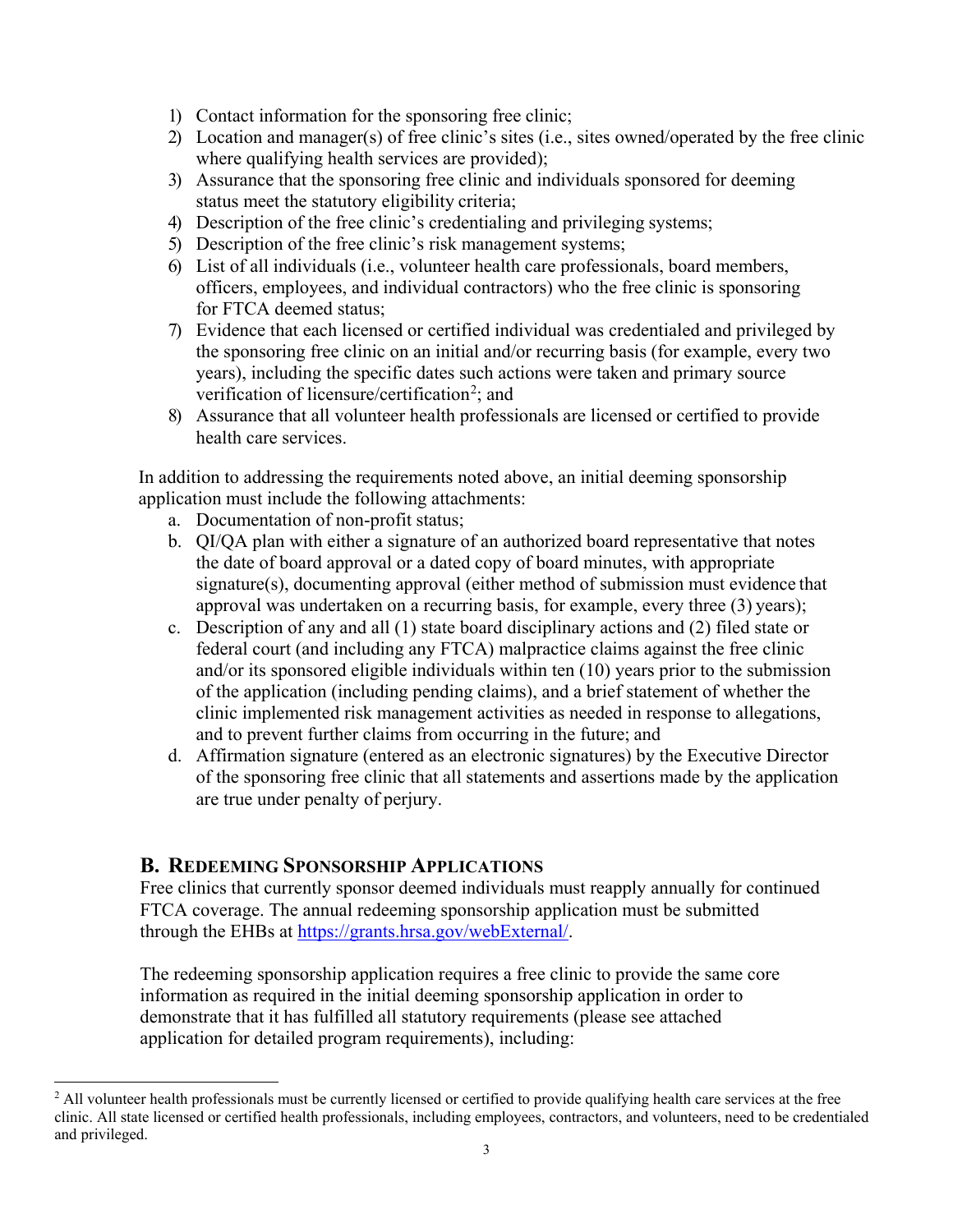- 1) Documentation of non-profit status;
- 2) Contact information for the sponsoring free clinic;
- 3) Location and manager(s) of free clinic sites;
- 4) Assurance that the sponsoring free clinic and individuals for whom deeming is sought meet the statutory eligibility criteria;
- 5) Description of the free clinic's credentialing and privileging systems;
- 6) Description of the free clinic's risk management systems;
- 7) List of all individuals (i.e., volunteer health care professionals, board members, officers, employees, and individual contractors) whom the free clinic is sponsoring for FTCA deemed status;
- 8) Evidence that each licensed or certified individual was credentialed and privileged by the sponsoring free clinic on an initial and/or recurring basis (for example, every two years), including the specific dates such actions were taken and primary source verification of licensure/certification<sup>[3](#page-3-0)</sup>; and
- 9) Assurance that all volunteer health professionals are licensed or certified to provide health care services.

In addition to addressing the requirements noted above, a redeeming sponsorship application must include the following attachments:

- a. QI/QA plan with either a signature of an authorized board representative that notes the date of board approval or a dated copy of board minutes, with appropriate signature(s), documenting approval (either method of submission must evidence that approval was undertaken on a recurring basis, for example, every three (3) years);
- b. Description of any and all (1) state board disciplinary actions and (2) filed state or federal court (and including any FTCA) malpractice claims against the free clinic and/or its sponsored eligible individuals within five (5) years prior to the submission of this application (including pending claims), and a brief statement of whether the clinic implemented risk management activities as needed in response to allegations, and to prevent further claims from occurring in the future; and
- c. Affirmation signature (entered as an electronic signature) by the Executive Director of the sponsoring free clinic that all statements and assertions made by the application are true under penalty of perjury.

Redeeming sponsorship applications for CY 2021 coverage are due by October 9, 2020. **Failure to meet the deadline for submission of a redeeming sponsorship application will result in a requirement to submit an initial deeming sponsorship application.**

# **C. SUPPLEMENTAL DEEMING SPONSORSHIP APPLICATIONS**

During the course of the calendar year, sponsoring free clinics may wish to add additional eligible individuals as deemed PHS employees for purposes of FTCA coverage. In order to request coverage for eligible individuals, a supplemental deeming sponsorship application must be completed, submitted, and approved by HRSA. **We strongly encourage sponsoring free clinics to include multiple individuals on a supplemental deeming sponsorship application to expedite the review and approval process.** The supplemental deeming sponsorship application must be submitted through the EHBs at:

<span id="page-3-0"></span> $\overline{a}$  $3$  See footnote #2.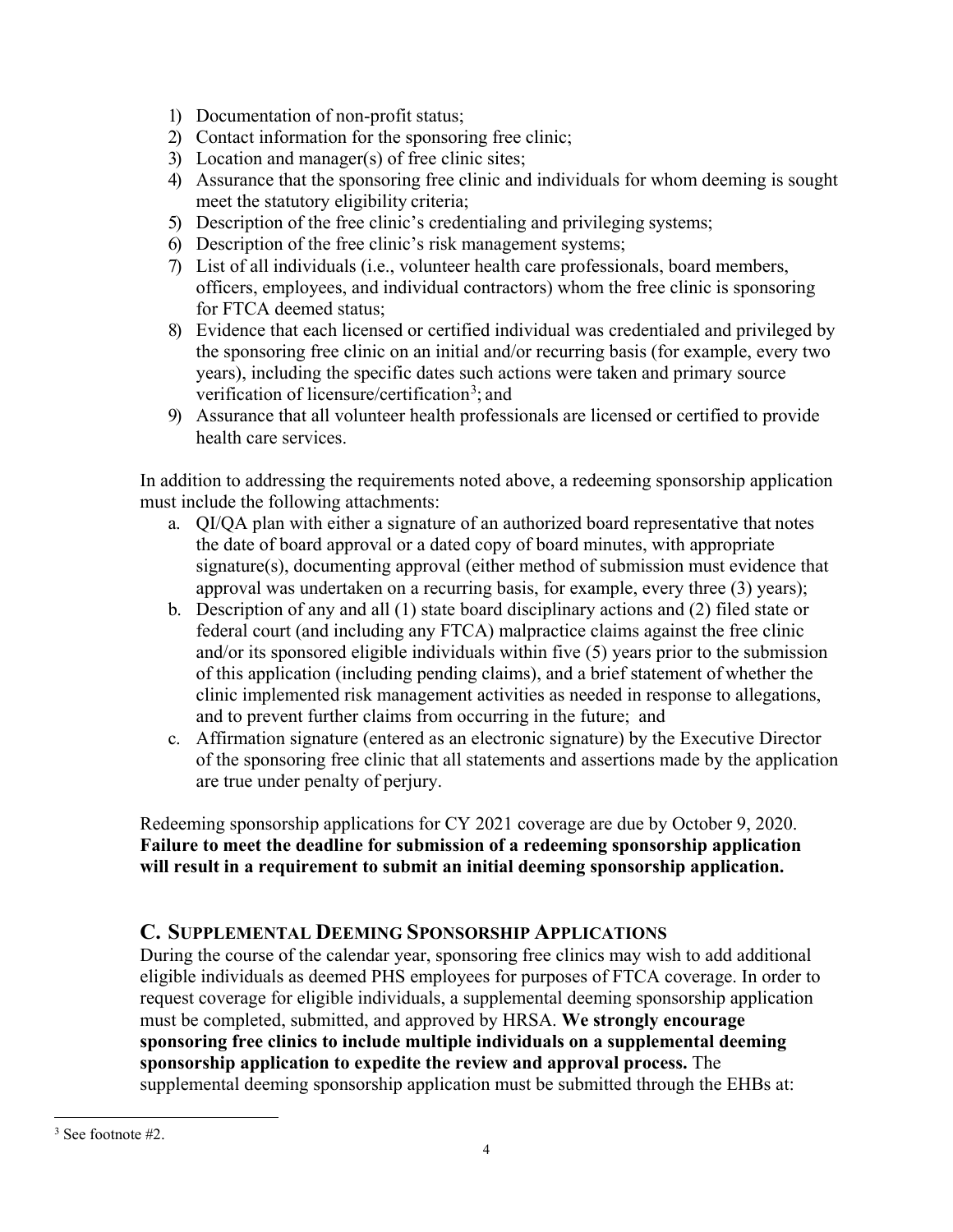## <https://grants.hrsa.gov/webExternal/>.

A supplemental deeming sponsorship application form requires:

- 1) Contact information for the sponsoring free clinic;
- 2) Assurance that the sponsoring free clinic and individuals for whom deeming is sought meet the statutory eligibility criteria;
- 3) Assurance that the free clinic has maintained its credentialing, privileging, and risk management systems, or a description as to how the system(s) has been modified;
- 4) List of all additional individuals (i.e., volunteer health care professionals, board members, officers, employees, and individual contractors) whom the free clinic is sponsoring for deemed employment status;
- 5) Evidence that each licensed or certified individual was credentialed and privileged by the sponsoring free clinic on an initial and/or recurring basis (for example, every two years), including the specific dates such actions were taken and primary source verification of licensure/certification<sup>[4](#page-4-0)</sup>; and
- 6) Assurance that all volunteer health professionals are licensed or certified to provide healthcare services.

In addition to addressing the requirements noted above, a supplemental deeming sponsorship application must include the following:

- a. An uploaded copy of the new QI/QA plan (**only** if it has changed since the most recent original or redeeming deeming application);
- b. Description of any and all (1) state board disciplinary actions and (2) filed state or federal court (and including any FTCA) malpractice claims against the new sponsored eligible individuals within ten (10) years prior to the submission of this application (including pending claims), and a brief statement of whether the clinic implemented risk management activities as needed in response to allegations, and to prevent further claims from occurring in the future; and
- c. Affirmation signatures (entered as an electronic signature) by the Executive Director of the sponsoring free clinic that all statements and assertions made by the application are true under penalty of perjury.

# **III. CALENDAR YEAR DATA COLLECTION**

Free clinics participating in the Free Clinics FTCA Program are required to submit an annual data report as part of their annual redeeming sponsorship application within the EHBs. Redeeming sponsorship applications will not be considered complete if the annual data report section is not completed. As in previous years, for the recently closed calendar year, free clinics are required to report (1) the total number of FTCA-deemed individuals (including practitioners, board members, and officers); (2) the total number of FTCA-deemed providers; and (3) the total number of presumptively "FTCA-covered" patient visits conducted by FTCA-deemed providers. For reporting purposes, patient visits must be:

- 1) Face-to-face contacts between a patient and a deemed provider;
- 2) Documented in a medical record maintained by the free clinic; and
- 3) Compliant with all applicable Free Clinics FTCA Program requirements.

<span id="page-4-0"></span> $\overline{a}$ <sup>4</sup> See footnote #2.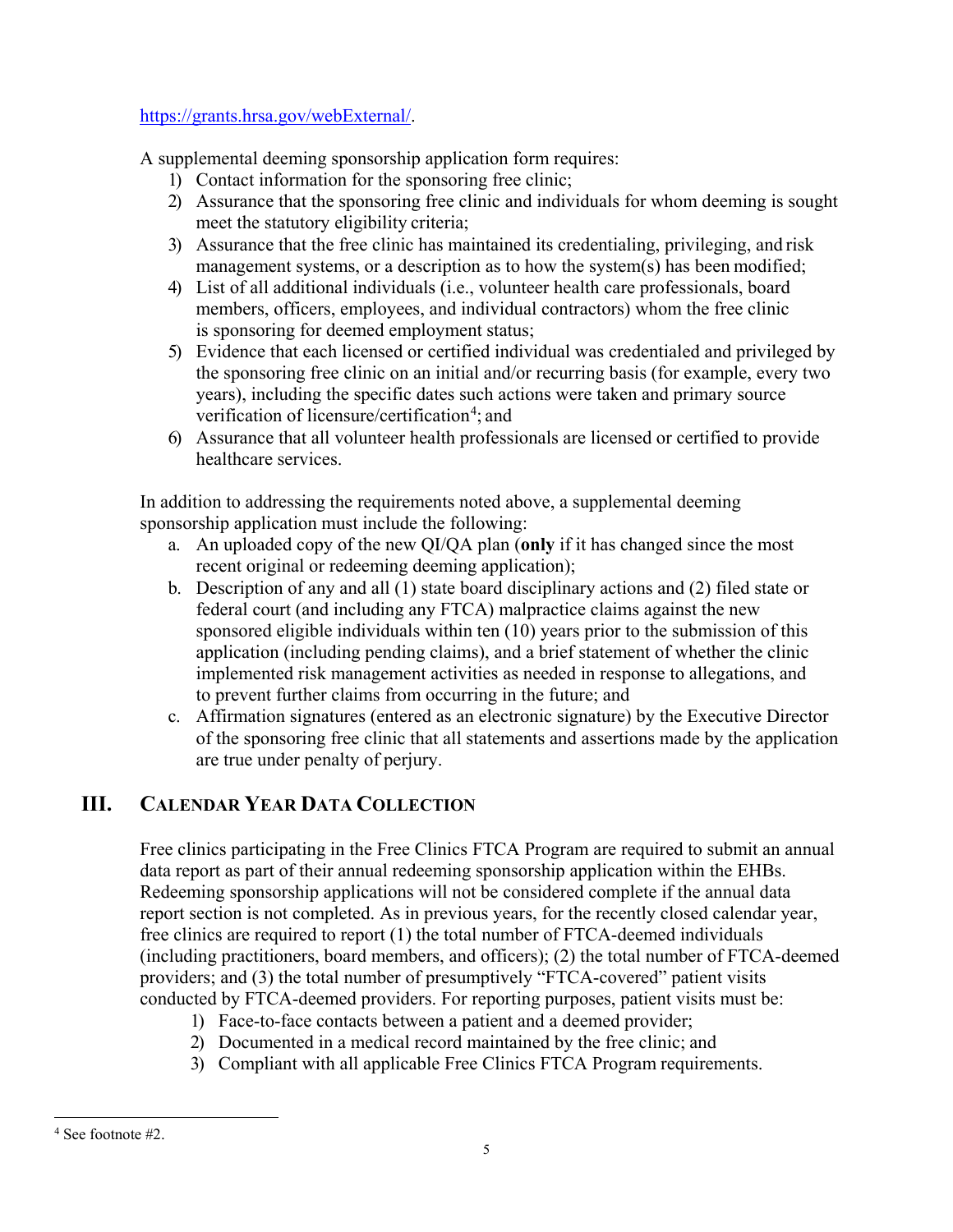The annual data report must be submitted with the redeeming sponsorship application by October 9, 2020.

## **IV. GENERAL APPLICATION SUBMISSION INSTRUCTIONS**

To streamline the FTCA deeming sponsorship application submission and processing, free clinics must submit the deeming sponsorship application within the EHBs. Please do not submit a printed and scanned version of the application form. Supplemental deeming sponsorship applications must contain names of new individuals requested to be added to the listing of deemed individuals by a sponsoring free clinic and only have currently deemed individuals if the relationship between the free clinic and those individuals is being updated, such as with a change in role or specialty.

All initial, redeeming, and supplemental deeming sponsorship applications require an uploaded attachment explaining disciplinary actions and claims related to the performance of medical, surgical, dental, and related functions alleged against the eligible individuals applying for deeming and a brief statement of whether the clinic implemented appropriate risk management activities in response. Documentation related to a medical malpractice claim must include: an explanation of the suit or allegation, medical specialty involved, and a brief statement of whether the clinic implemented appropriate risk management actions as needed in response to such allegations to reduce the risk of future malpractice and future such claims. Documentation related to a disciplinary action must include: nature and reason for the disciplinary action; timeframe (where applicable); documentation from the appropriate professional board that states the individual is in good standing and/or a description of any practice restrictions on the licensee. This information is required for the past ten (10) years for initial and supplemental sponsorship applicants and five (5) years for redeeming sponsorship applicants. **Do not upload a report from the National Practitioner Data Bank (NPDB)**, as these reports do not describe the actions taken by the sponsoring free clinic in response to the claims and may disclose other information not required for this purpose.

If the deeming sponsorship application is incomplete or additional verification of information is required, the Executive Director and FTCA Contact listed on the application will both be contacted via email. The sponsoring free clinic will have ten (10) business days from the date of notification to submit the requested information to complete its application. If the requested information is not received within the 10 day time period, individuals sponsored by the free clinic may not be deemed and those sponsored on a redeeming sponsorship application may not be deemed by January 1, 2021, and therefore may experience a gap in coverage.

# **V. CONTACT INFORMATION**

For programmatic support regarding the Free Clinics FTCA Program, application requirements, and technical/EHBs support, please contact:

Health Center Program Support Phone: 1-877-464-4772, Option 1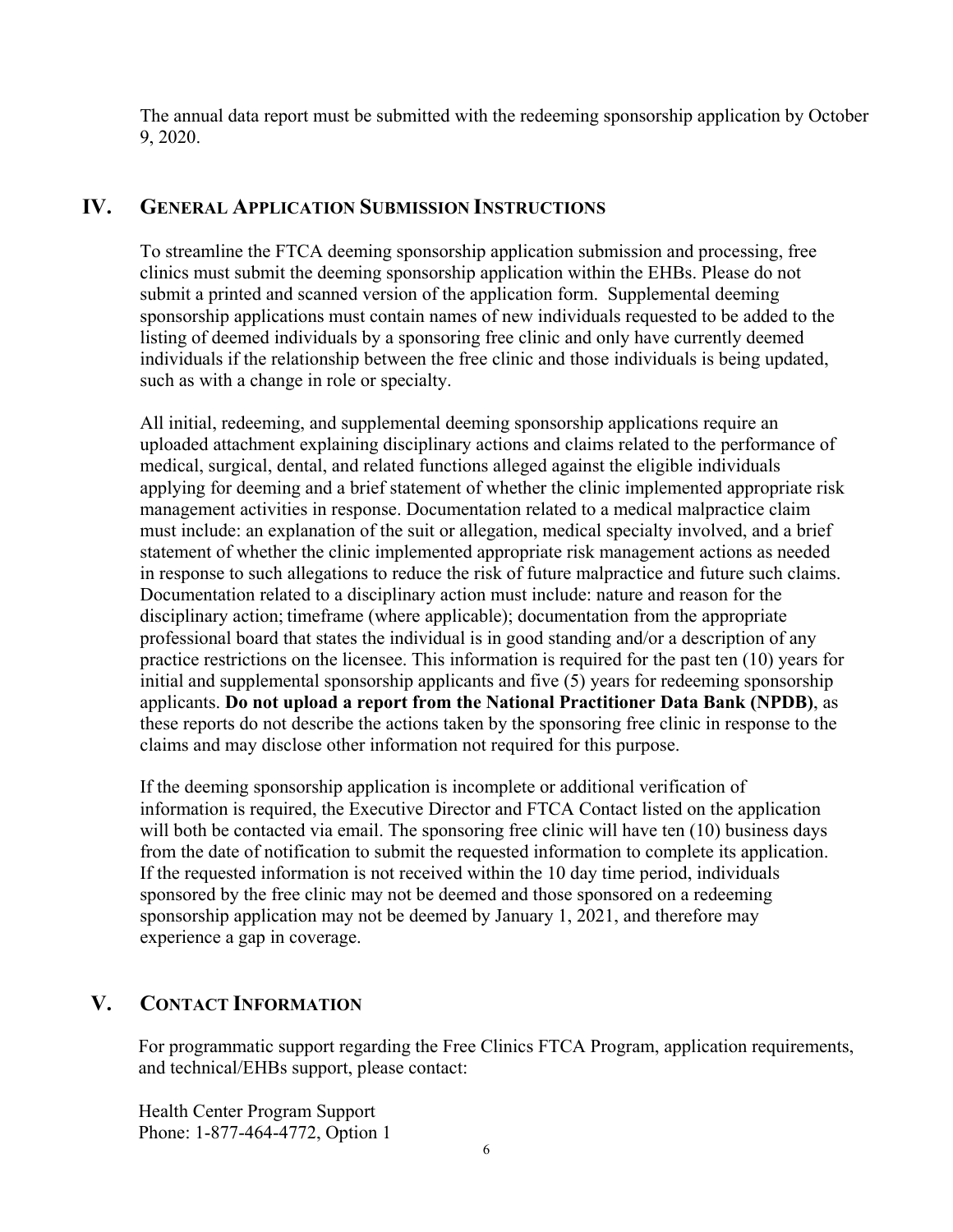Web form: [https://bphccommunications.secure.force.com/ContactBPHC/BPHC\\_Contact\\_Form](https://bphccommunications.secure.force.com/ContactBPHC/BPHC_Contact_Form) 8:00 a.m. to 5:30 p.m. ET, Monday through Friday (except Federal holidays)

/James Macrae/

James Macrae Associate Administrator Bureau of Primary Health Care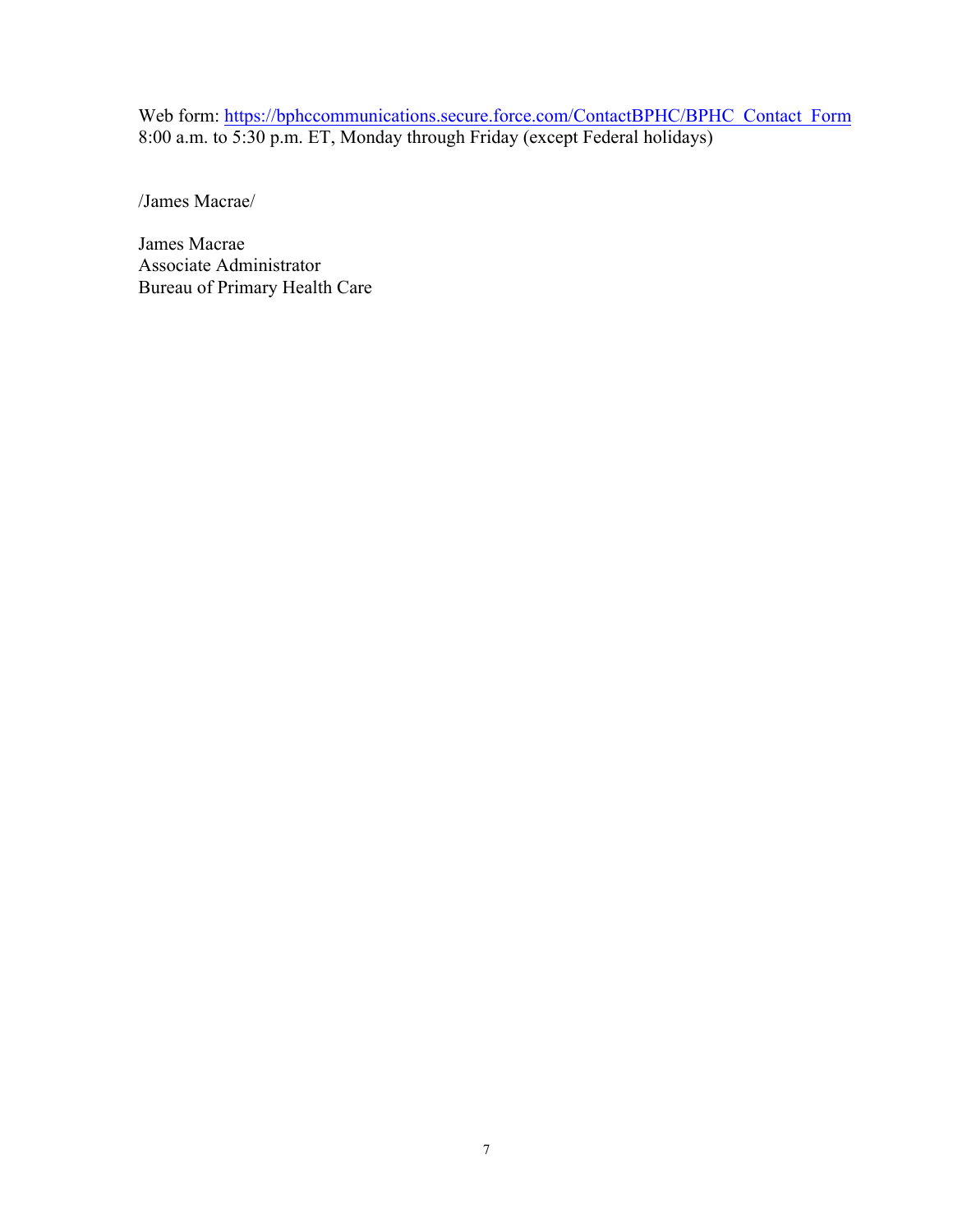#### **APPENDIX A FREE CLINICS FTCA PROGRAM APPLICATION**

**The following tables provide the information that will be collected in the initial, redeeming, and supplemental deeming sponsorship applications through the EHBs:**

|                                                      | <b>Section I. Contact Information*</b>                                        |
|------------------------------------------------------|-------------------------------------------------------------------------------|
| <b>Executive Director</b>                            |                                                                               |
| First Name:                                          |                                                                               |
| Last Name:                                           |                                                                               |
| E-mail:                                              |                                                                               |
| Phone Number:                                        |                                                                               |
| Fax Number:                                          |                                                                               |
| <b>Medical Director</b>                              |                                                                               |
| First Name:                                          |                                                                               |
| Last Name:                                           |                                                                               |
| E-mail:                                              |                                                                               |
| Phone Number:                                        |                                                                               |
| Fax Number:                                          |                                                                               |
| <b>Risk Management</b>                               |                                                                               |
| Coordinator                                          |                                                                               |
| First Name:                                          |                                                                               |
| Last Name:                                           |                                                                               |
| $E$ -mail:                                           |                                                                               |
| Phone Number:                                        |                                                                               |
| Fax Number:                                          |                                                                               |
| <b>FTCA Contact</b>                                  |                                                                               |
| First Name:                                          |                                                                               |
| Last Name:                                           |                                                                               |
| E-mail:                                              |                                                                               |
| Phone Number:                                        |                                                                               |
| Fax Number:                                          |                                                                               |
|                                                      | *Upload state documentation indicating legal name change if legal name change |
| occurred since last deeming sponsorship application. |                                                                               |

|                                     | <b>Section II. Site Information</b>                                                      |
|-------------------------------------|------------------------------------------------------------------------------------------|
| Name:                               |                                                                                          |
| Address:                            |                                                                                          |
| <b>Phone Number:</b>                |                                                                                          |
| Fax Number:                         |                                                                                          |
| E-mail:                             |                                                                                          |
| Site Type:                          |                                                                                          |
| • Days/Hours of Operations:         |                                                                                          |
|                                     | *All free clinic sites must be listed. Each site must be appropriately identified as the |
| main site or as an additional site. |                                                                                          |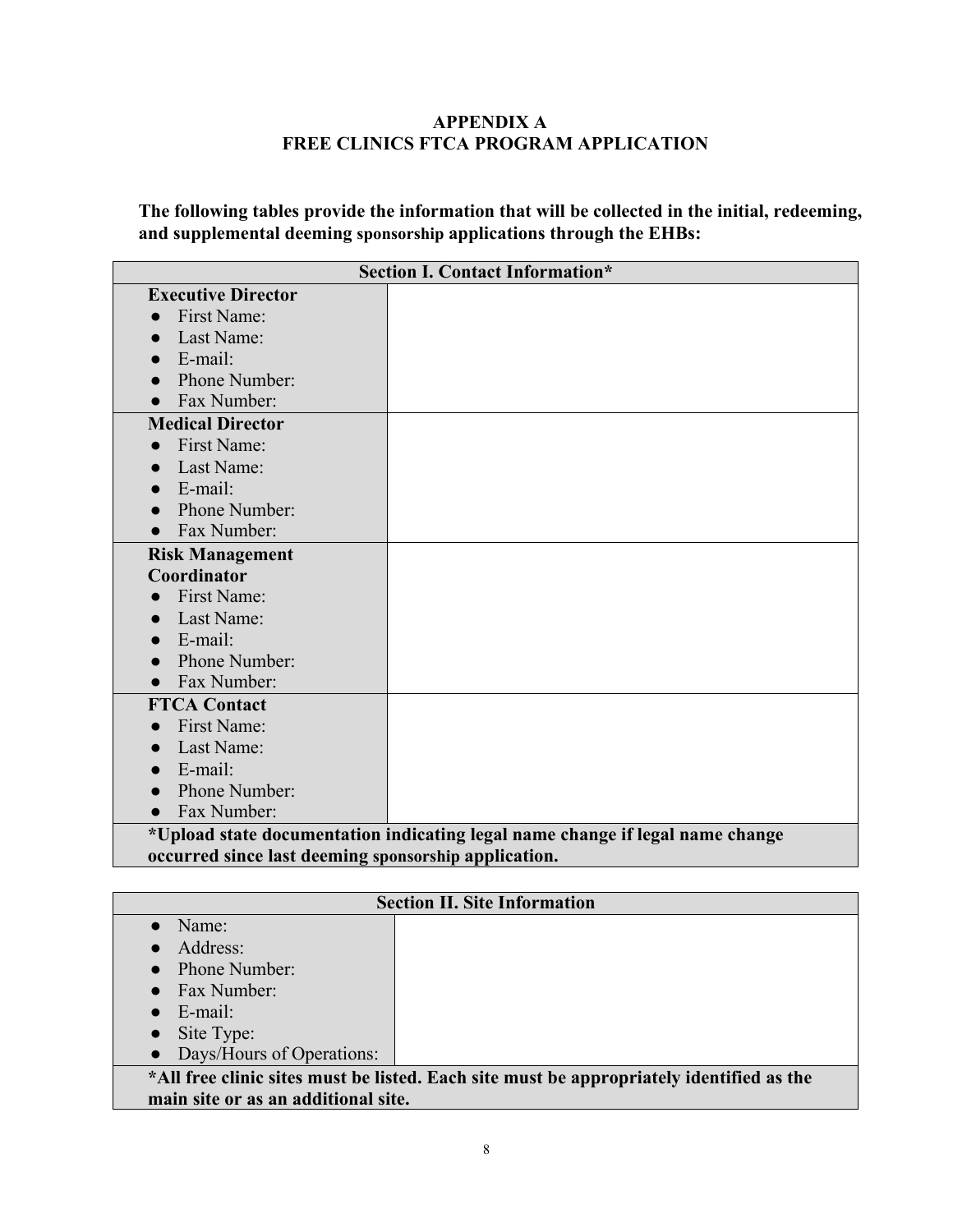| <b>Section III. Sponsoring Free Clinic Eligibility</b>                                    |
|-------------------------------------------------------------------------------------------|
| 1. The sponsoring free clinic is a registered nonprofit organization. (Please attach      |
| documentation if an initial applicant.)                                                   |
| $\lceil \cdot \rceil$ Yes                                                                 |
| 2. The sponsoring free clinic and its sponsored individuals comply with the definitions   |
| relative to covered individuals (employees, contractors, volunteer health                 |
| professionals, and board member and officers) as set forth in section III, "Covered       |
| <b>Individuals", of the Free Clinics FTCA Program Policy Guide.</b>                       |
| $\lceil$   Yes                                                                            |
| 3. The free clinic does not accept reimbursement from any third-party payor (including    |
| but not limited to reimbursement from an insurance policy, health plan, or other          |
| Federal or State health benefits program).                                                |
| $[$   Yes                                                                                 |
| 4. The free clinic does not impose charges on patients either based on service provided   |
| or the ability to pay. (The free clinic may accept only volunteer donations from patients |
| and other third parties.)                                                                 |
| $[$   Yes                                                                                 |
| 5. The free clinic is licensed or certified in accordance with applicable law regarding   |
| the provision of health services.                                                         |
| $\lceil$   Yes                                                                            |
| $\lceil \cdot \rceil$ No (If no, then explain)                                            |
| 6. The free clinic and/or individual health care professional provides each patient with  |
| a written notification explaining that the legal liability of the deemed individual is    |
| limited pursuant to section 224(0) of the Public Health Service Act, 42 U.S.C. 233(0).    |
| [ ] Yes                                                                                   |
|                                                                                           |

| Section IV. Credentialing and Privileging Systems*                                          |
|---------------------------------------------------------------------------------------------|
| 1. The free clinic verifies licensure, certification, and/or registration of each           |
| licensed and/or certified individual according to the instructions in the Free Clinics      |
| FTCA Program Policy Guide. (Please remember all volunteer health professionals              |
| must be licensed or certified to be eligible for deeming.)                                  |
| Yes                                                                                         |
| 2. The free clinic has a copy of the current license, certification, and/or registration on |
| file at the free clinic for each licensed and/or certified individual. (Please remember all |
| volunteer health professionals must be licensed or certified to be eligible for deeming.)   |
| $\lceil$ Yes                                                                                |
| 3. If the free clinic contracts with a Credentialing Verification Organization (CVO) for    |
| CVO services, there is a written contractual agreement stating the specifics of these       |
| services.                                                                                   |
| 1 Yes                                                                                       |
| $\lceil$ $\rceil$ $N/A$                                                                     |
| 4. The free clinic utilizes peer review activities when it privileges each licensed and/or  |
| certified individual according to the instructions in the Free Clinics FTCA Program         |
| Policy Guide.                                                                               |
| Yes                                                                                         |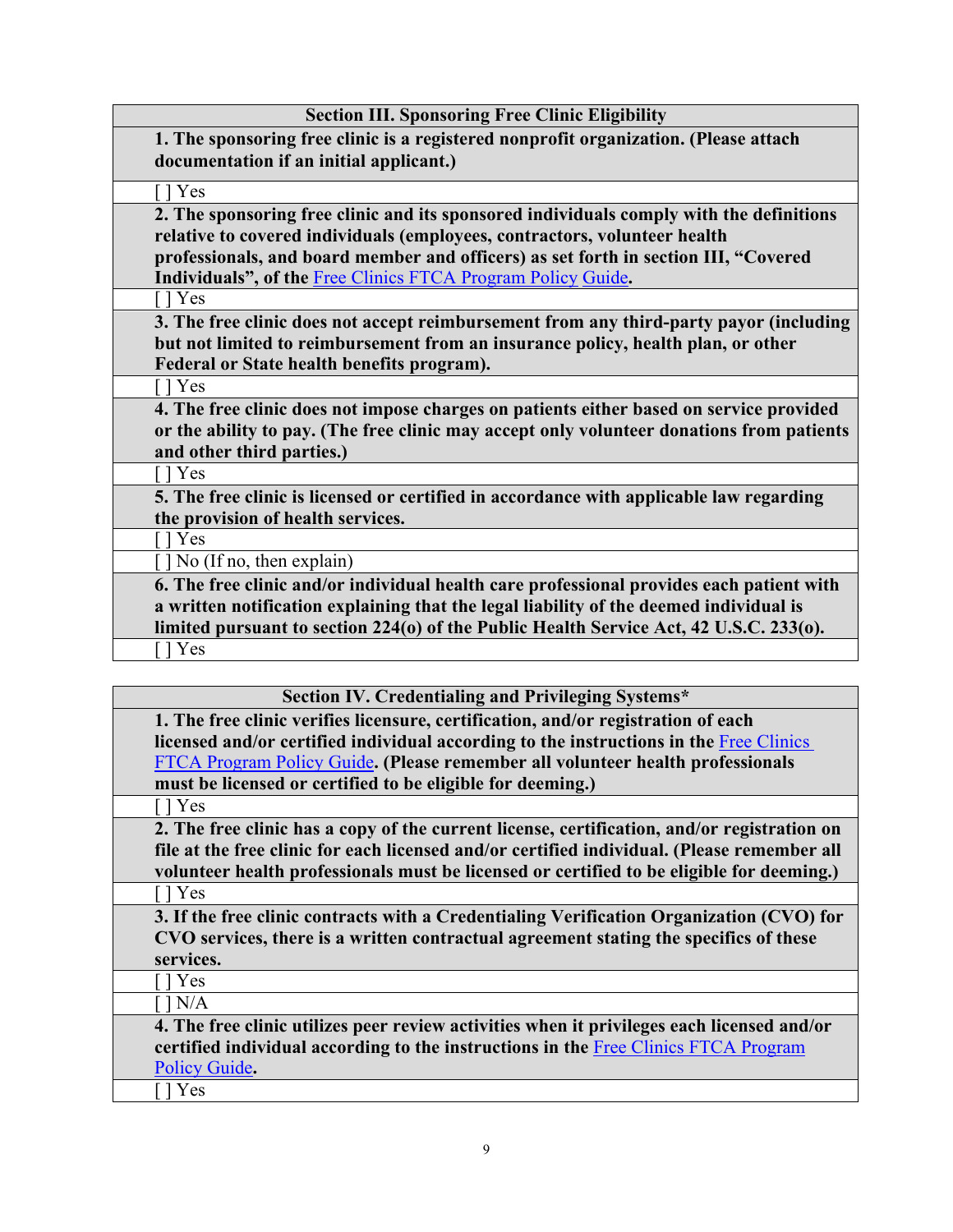| 5. The free clinic annually reviews any history of prior and current medical malpractice              |
|-------------------------------------------------------------------------------------------------------|
| claims for each individual for whom deeming is sought.                                                |
| $[$   Yes                                                                                             |
| 6. A National Practitioner Data Bank (NPDB) query is obtained and evaluated on a                      |
| recurring basis (for example, every two years) for each licensed and/or certified                     |
| individual according to the instructions in the Free Clinics FTCA Program Policy Guide.               |
| Note: do NOT submit a copy of the NPDB report for any individual to HRSA.                             |
| [ ] Yes                                                                                               |
| 7. Name and contact information of the person and organization conducting                             |
| credentialing/privileging.                                                                            |
| Enter the name and contact information in the Comments section of this question.                      |
| $*$ Required for initial deeming and redeeming sponsorship applications. Required for                 |
| supplemental deeming sponsorship applications if the free clinic has changed its                      |
| credentialing and privileging system since the annual deeming sponsorship application.                |
|                                                                                                       |
| <b>Section V. Risk Management Systems*</b>                                                            |
| 1. The free clinic maintains and implements policies and procedures for the provision                 |
| of appropriate supervision and back-up of clinical staff.                                             |
| $\lceil \cdot \rceil$ Yes                                                                             |
| $\lceil \cdot \rceil$ No (If no, then explain)                                                        |
| 2. The free clinic maintains a medical record for each patient receiving care                         |
| from its organization.                                                                                |
| [ ] Yes                                                                                               |
| [] No (If no, then explain)                                                                           |
| 3. The free clinic has policies and procedures that address:                                          |
| a. Triage [   Yes [   No                                                                              |
| b. Walk-in patients [] Yes [<br>N <sub>0</sub>                                                        |
| c. Telephone triage [ ] Yes [<br>N <sub>0</sub>                                                       |
| If No for any of the above, then explain.                                                             |
| 4. The free clinic has protocols that identify appropriate treatment and diagnostic                   |
| procedures based on current standards of care.                                                        |
| [] Yes<br>] No (If no, then explain)                                                                  |
|                                                                                                       |
| 5. The free clinic has a tracking system for patients who miss appointments or require                |
| follow-up of referrals, hospitalization, diagnostics (for example, x-rays), or laboratory<br>results. |
| $\lceil \cdot \rceil$ Yes                                                                             |
| No (If no, then explain)                                                                              |
| 6. The free clinic periodically reviews patients' medical records to verify quality,                  |
| completeness, and legibility of written entries.                                                      |
| [ ] Yes                                                                                               |
| $\lceil \cdot \rceil$ No (If no, then explain)                                                        |
| 7. The free clinic has a written, current QI/QA plan that clearly addresses the clinic's              |
| credentialing and privileging process and has been signed by a board authorized                       |
| representative on a recurring basis (for example, every three (3) years) (please attach a             |
| copy of the plan with documentation of board approval, including date of approval).                   |
| 10                                                                                                    |

**Section IV. Credentialing and Privileging Systems\***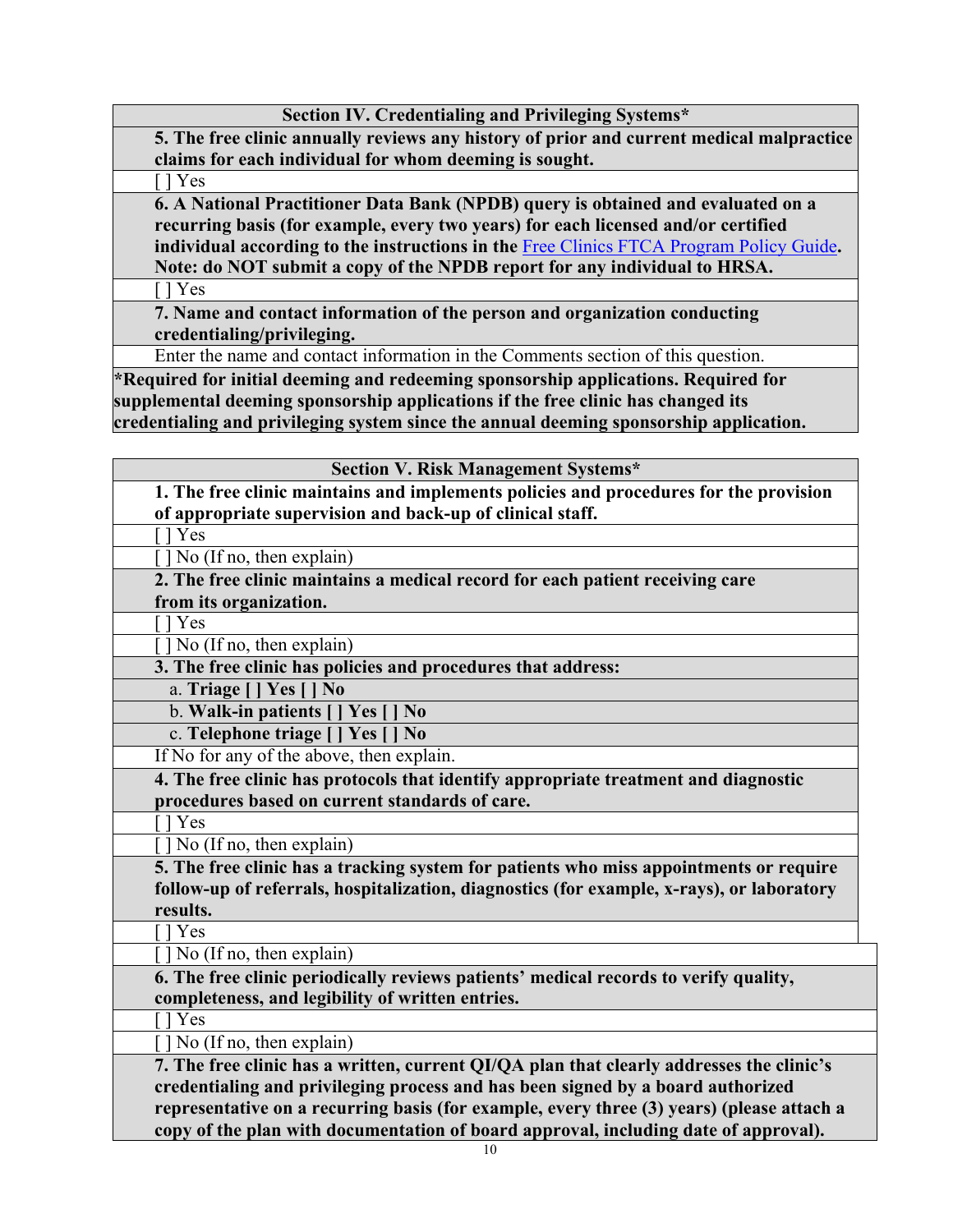| Yes                                                                                               |
|---------------------------------------------------------------------------------------------------|
| $\lceil \cdot \rceil$ No (If no, then explain)                                                    |
| 8. The free clinic has regular, periodic meetings to review and assess quality assurance          |
| issues.                                                                                           |
| [] Yes (If yes, briefly describe the structure (e.g., frequency of meetings, individuals required |
| to attend, etc.) of the committee that meets periodically to review and assess quality assurance  |
| issues.)                                                                                          |
| $\lceil \cdot \rceil$ No (If no, then explain)                                                    |
| 9. The free clinic considers findings from its peer review activities when reviewing              |
| and/or revising its QI/QA plan.                                                                   |
| [] Yes (If yes, explain what information and process is utilized by the clinic when updating and  |
| revising the QI/QA plan.)                                                                         |
| [] No (If no, then explain)                                                                       |
| 10. The free clinic utilizes quality assurance findings to modify policies to improve             |
| patient care.                                                                                     |
| I l Yes                                                                                           |
| [] No (If no, then explain)                                                                       |
| 11. The free clinic's FTCA-deemed individuals annually participate in risk                        |
| management continuing education activities.                                                       |
| [] Yes (If yes, briefly describe the annual risk management educational activities that are       |
| available to health professionals.)                                                               |
| [] No (If no, then explain)                                                                       |
| 12. The free clinic has assured that each individual sponsored for FTCA deemed status             |
| has a copy of the Free Clinics FTCA Program Policy Guide, and that his/her questions              |
| regarding FTCA medical malpractice coverage have been addressed.                                  |
| I l Yes                                                                                           |
| $\lceil \cdot \rceil$ No (If no, then explain)                                                    |
| *Required for initial deeming and redeeming sponsorship applications. Required                    |
| for supplemental deeming sponsorship applications if the free clinic has changed                  |
| its QI/QA Plan since the annual redeeming sponsorship application.                                |

|                                        | Section VI. Free Clinic Volunteer Health Care Professionals, Board Members, Officers, |
|----------------------------------------|---------------------------------------------------------------------------------------|
|                                        | <b>Employees, and Individual Contractors*</b>                                         |
| <b>Add Individual Details</b>          |                                                                                       |
| Prefix:                                |                                                                                       |
| $\bullet$ First Name:                  |                                                                                       |
| Middle Name:                           |                                                                                       |
| Last Name:<br>$\bullet$                |                                                                                       |
| Professional Designation:<br>$\bullet$ |                                                                                       |
| <b>Contact Information</b>             |                                                                                       |
| Email Address:                         |                                                                                       |
| Phone Number:                          |                                                                                       |
| Fax Number:<br>$\bullet$               |                                                                                       |
| Mailing Address:<br>$\bullet$          |                                                                                       |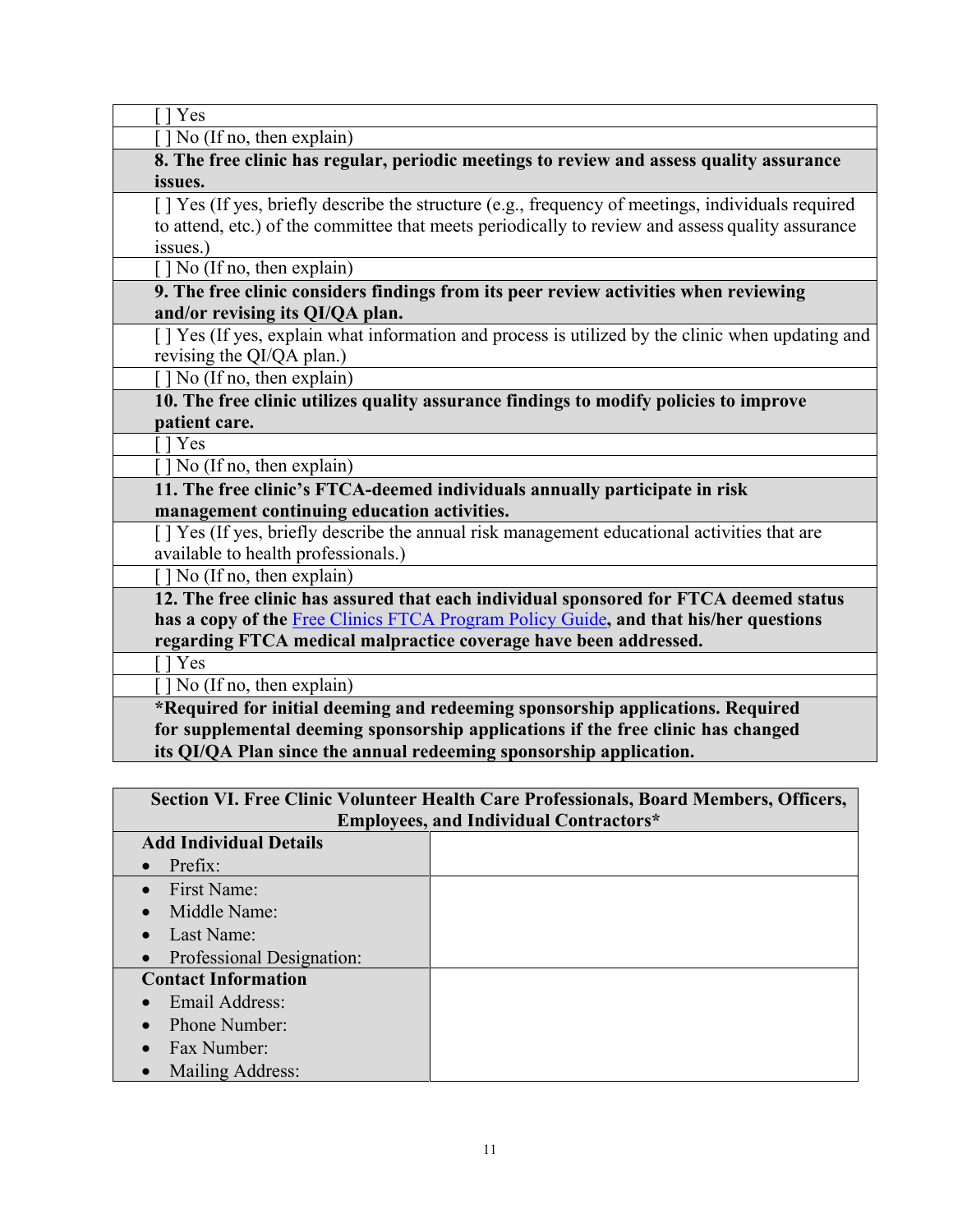| <b>Roles and Specialty</b>                                                              |  |
|-----------------------------------------------------------------------------------------|--|
| Role(s) in Free Clinic:                                                                 |  |
| Specialty:                                                                              |  |
| Others:                                                                                 |  |
|                                                                                         |  |
| <b>Individual Type (select one):</b>                                                    |  |
| New Applicant<br>$\bullet$                                                              |  |
| Renewal Applicant                                                                       |  |
|                                                                                         |  |
| <b>Service Type</b>                                                                     |  |
| <b>Clinical Work activities</b>                                                         |  |
| (Individuals that provide clinical                                                      |  |
| care or participate in the                                                              |  |
| supervision and oversight of                                                            |  |
| clinical care)                                                                          |  |
| Non-Clinical Activities<br>$\bullet$                                                    |  |
| (Individuals who conduct purely                                                         |  |
| non-clinical or administrative                                                          |  |
| activities)                                                                             |  |
| <b>Both Clinical and Non-Clinical</b><br>$\bullet$                                      |  |
| (Individuals who conduct both                                                           |  |
| clinical and non-                                                                       |  |
| clinical/administrative activities)                                                     |  |
| Please select the status of the                                                         |  |
| individual from the options below:                                                      |  |
| Employee<br>$\bullet$                                                                   |  |
| Individual contractor<br>$\bullet$                                                      |  |
| Officer/Governing Board<br>$\bullet$                                                    |  |
| Member                                                                                  |  |
| Licensed or Certified Health                                                            |  |
| Professional Volunteer                                                                  |  |
| <b>Credentialing and Privileging</b>                                                    |  |
| Date of Licensure/Certification                                                         |  |
| Expiration                                                                              |  |
| Is Licensure/Certification                                                              |  |
| Currently Active? Yes/No. If No,                                                        |  |
| please stop here. Select N/A if                                                         |  |
| this individual is not licensed or                                                      |  |
| certified.                                                                              |  |
| Date of Last Credentialing:<br>$\bullet$                                                |  |
| Date of Last Privileging: [Please]                                                      |  |
|                                                                                         |  |
|                                                                                         |  |
|                                                                                         |  |
|                                                                                         |  |
| remember that all state licensed<br>and/or certified health<br>professionals need to be |  |
| credentialed and privileged on a<br>recurring basis (for example,                       |  |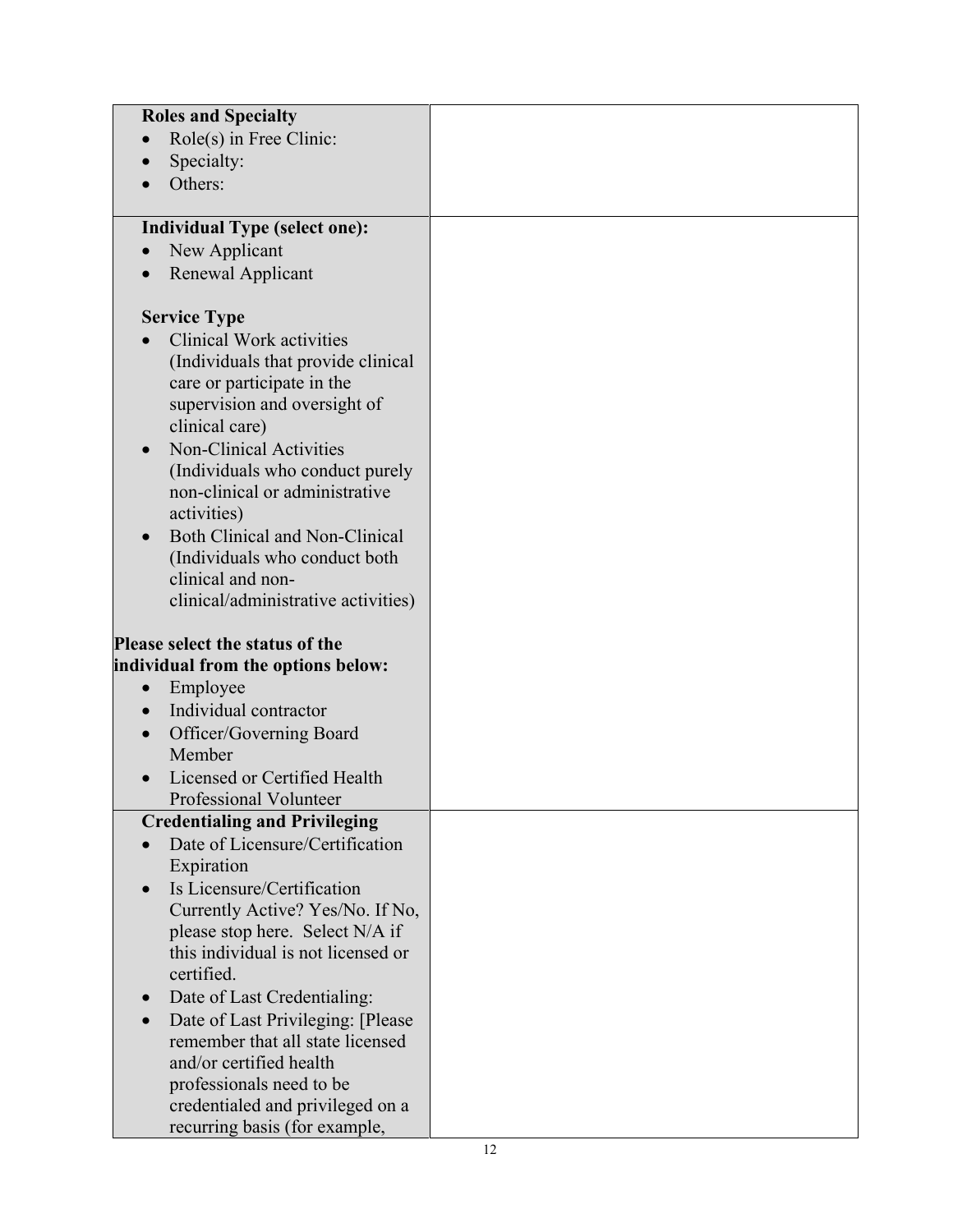| every two years). Not mandatory<br>for 'Board Members' and<br>'Executive' role.]                                                                                                                                                                                                                                                   |                                                                                                                                                                                                                                                                                                                                                                                                                                                                                                                                                                                                                                                                                                                                                                                                                                                                                                                                                                                                                                |
|------------------------------------------------------------------------------------------------------------------------------------------------------------------------------------------------------------------------------------------------------------------------------------------------------------------------------------|--------------------------------------------------------------------------------------------------------------------------------------------------------------------------------------------------------------------------------------------------------------------------------------------------------------------------------------------------------------------------------------------------------------------------------------------------------------------------------------------------------------------------------------------------------------------------------------------------------------------------------------------------------------------------------------------------------------------------------------------------------------------------------------------------------------------------------------------------------------------------------------------------------------------------------------------------------------------------------------------------------------------------------|
| Upload primary source<br>verification of current licensure<br>and/or certification. (Upload<br>attachment.)                                                                                                                                                                                                                        |                                                                                                                                                                                                                                                                                                                                                                                                                                                                                                                                                                                                                                                                                                                                                                                                                                                                                                                                                                                                                                |
| <b>Medical Malpractice Claims</b><br>or Disciplinary Actions<br>(against the individual):<br>$\lceil \cdot \rceil$ Yes<br>$\lceil \cdot \rceil$ No<br>$\lceil$ $\rceil$ N/A                                                                                                                                                        |                                                                                                                                                                                                                                                                                                                                                                                                                                                                                                                                                                                                                                                                                                                                                                                                                                                                                                                                                                                                                                |
| <b>Enter Your Comments</b><br>Comments:<br>(Comments and an attachment<br>with an explanation of each<br>medical malpractice claim or<br>disciplinary action are required for<br>individuals where medical<br>malpractice claims or disciplinary<br>actions are indicated. Do NOT<br>submit an NPDB report for any<br>individual.) |                                                                                                                                                                                                                                                                                                                                                                                                                                                                                                                                                                                                                                                                                                                                                                                                                                                                                                                                                                                                                                |
| *Notes:<br>services that are requested.<br>$\bullet$<br>the clinic.<br>$\bullet$                                                                                                                                                                                                                                                   | Provide a list of ALL free clinic volunteer health professionals, board members, officers,<br>employees, and individual contractors on whose behalf the free clinic is submitting an<br>application for FTCA deemed status. Please note that free clinic volunteer health<br>professionals must be licensed and/or certified by state or federal law to perform the<br>Provide a physical address for ALL individuals on whose behalf the free clinic is<br>submitting an application for FTCA deemed status. Physical addresses and phone numbers<br>provided for individuals must be personal mailing addresses that are different than that of<br>Specify the role in the free clinic for any individual the free clinic is sponsoring for FTCA<br>deemed status. For each individual sponsored for deeming, disclose past medical<br>malpractice claims or disciplinary actions for the past ten (10) years if submitting an initial<br>or supplemental deeming sponsorship application or for the past five (5) years for |
| redeeming sponsorship applications.<br>$\bullet$<br>designation, then enter "N/A" for "not applicable."<br>$\bullet$                                                                                                                                                                                                               | List the professional designation (for example: MD, NP, LPN) for all licensed and/or<br>certified individuals for any individual the free clinic is sponsoring for FTCA deemed<br>status. If the individual is not licensed and/or certified and does not have a professional<br>Attach an explanation of each medical malpractice claim or disciplinary action (to include<br>probationary actions) including explanations of the suit or allegation, medical specialty                                                                                                                                                                                                                                                                                                                                                                                                                                                                                                                                                       |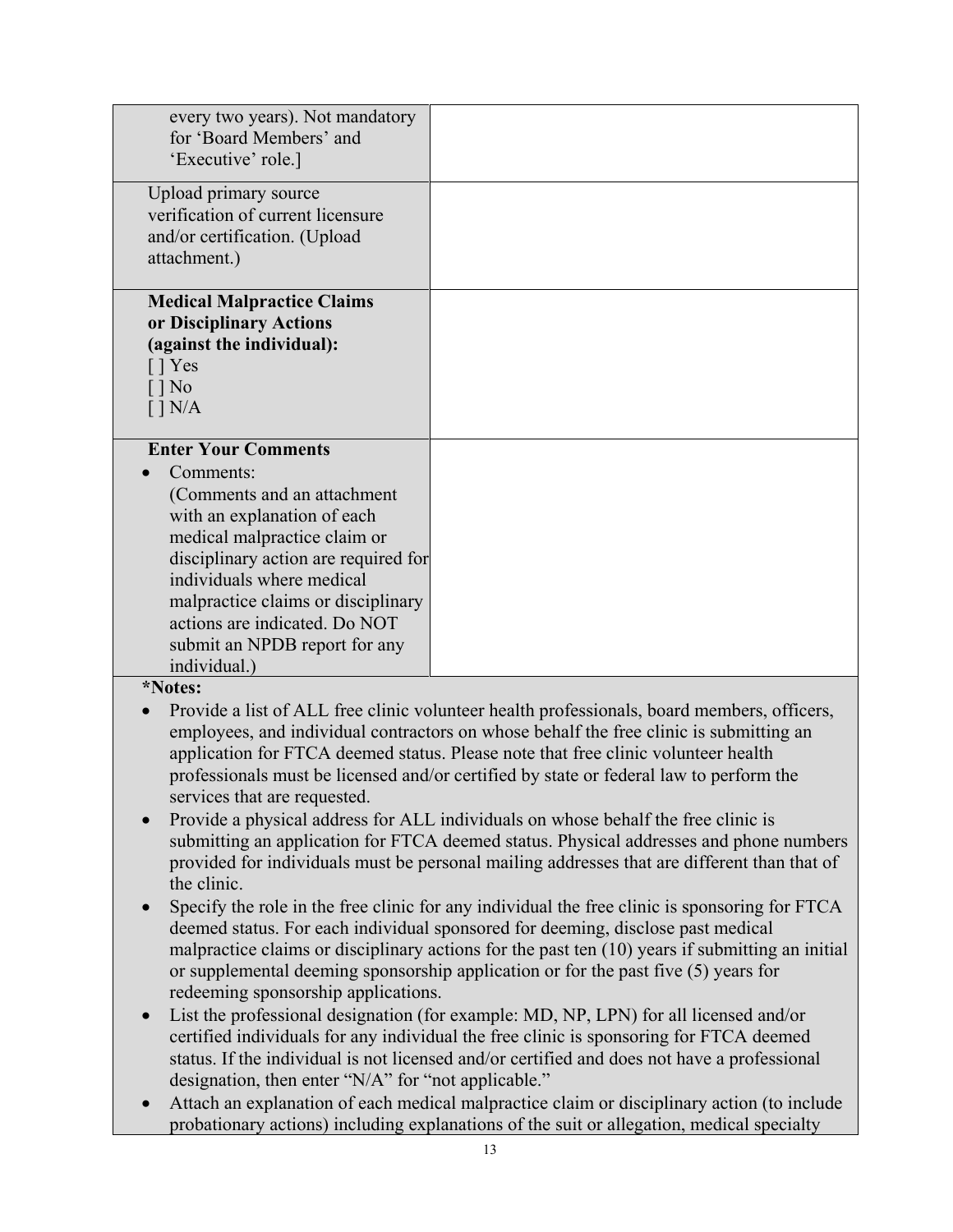involved, and a brief statement of whether the clinic implemented appropriate risk management actions as needed in response to allegations to reduce the risk of future malpractice and future such claims. Documentation related to a disciplinary action must include: nature and reason for the disciplinary action; timeframe (where applicable); documentation from the appropriate professional board that states the individual is in good standing and/or a description of any practice restrictions on the licensee. Do NOT submit an NPDB report for any individual.

| Section VII. Patient Visit Data*                                 |  |
|------------------------------------------------------------------|--|
| 1. Total number of Free Clinics FTCA Program deemed              |  |
| individuals, in the recently closed calendar year:               |  |
| 2. Total number of Free Clinics FTCA Program deemed              |  |
| providers, in the recently closed calendar year:                 |  |
| 3. Total number of patient visits conducted by Free              |  |
| Clinics FTCA Program deemed providers, in the                    |  |
| recently closed calendar year:                                   |  |
| *Only required for the annual redeeming sponsorship application. |  |

### **Section VIII. Attachments**

## **Attachment A. Non-Profit Documentation (Maximum 5)**

Required for initial and redeeming sponsorship

## **Attachment B. Copy of Clinic's QI/QA Plan (Maximum 5)**

Attach the free clinic's QI/QA Plan that has been approved, signed, and dated by a board authorized representative on a recurring basis (for example, every three (3) years):

- Required for initial deeming and redeeming sponsorship applications.
- Required for supplemental deeming sponsorship applications if the free clinic has changed its QI/QA Plan since the annual redeeming sponsorship application.

## **Attachment C. Medical Malpractice Claims and Disciplinary Actions**

Attach an explanation of each medical malpractice claim or disciplinary action (to include probationary actions) including explanations of the suit or allegation, medical specialty involved, and a brief statement of whether the clinic implemented appropriate risk management actions as needed in response to allegations to reduce the risk of future malpractice and future such claims. Documentation related to a disciplinary action must include: nature and reason for the disciplinary action; timeframe (where applicable); and documentation from the appropriate professional board that states the individual is in good standing and/or a description of any practice restrictions on the licensee. Do not submit an NPDB report for any individual.

### **Attachment D. Other supporting Documentation (Maximum 5)**

Please attach any other supporting documentation.